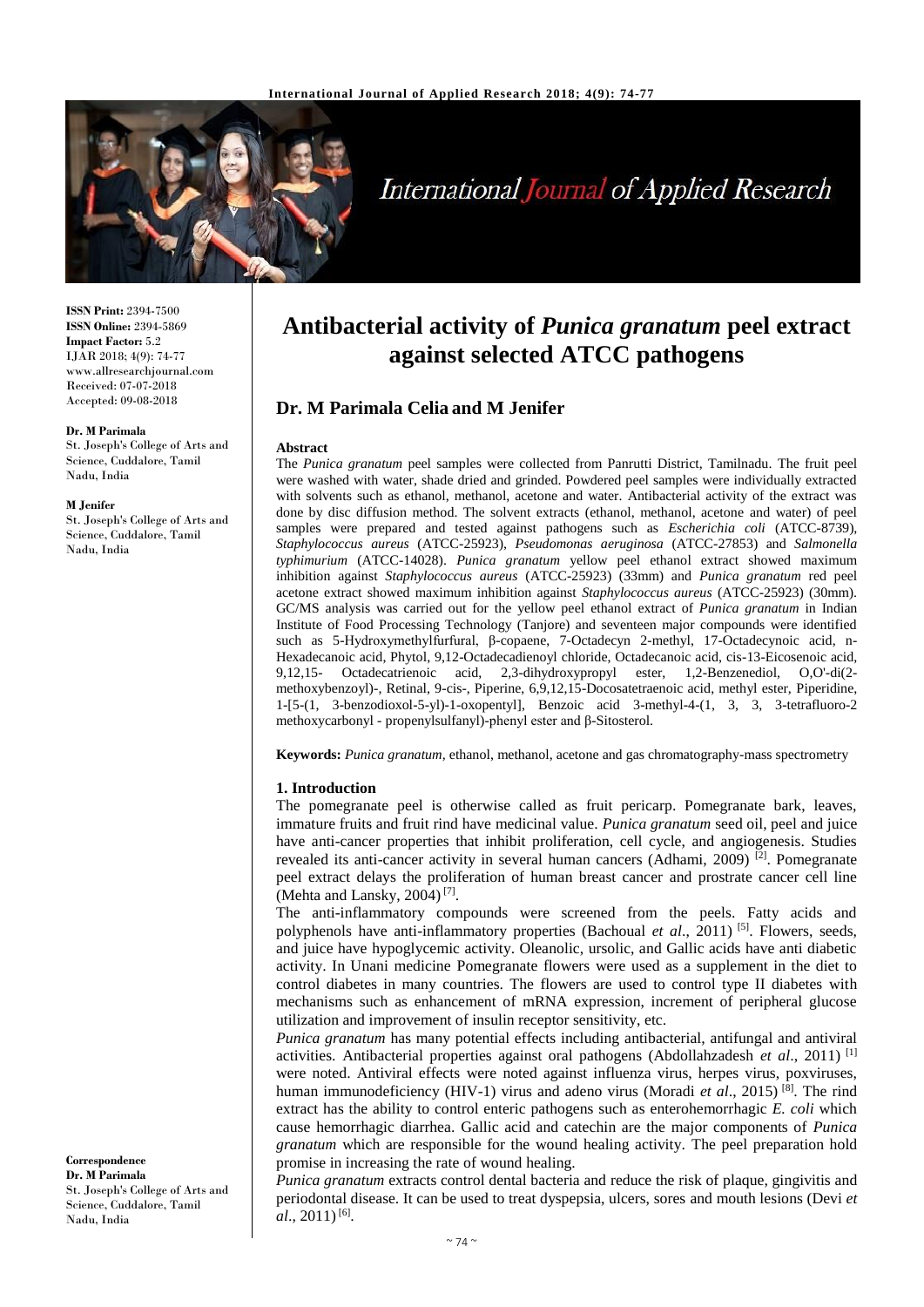Bacterial and fungal infections caused by multidrug resistant pathogens are a major concern for health issues in developing countries. Drug resistance cause clinical trouble in the treatment of infectious diseases. Pomegranate peels have antimicrobial activity against many drug resistant pathogens which cause diseases (Alka Chaudhary and Siddarth Nandan Rahul,  $2017$ )<sup>[3]</sup>. In the present study the solvent extracts of *Punica granatum* were studied for the antibacterial activity against the human ATCC cultures *E. coli* ATCC (8739), *Salmonella typhimurium* ATCC (14028), *Staphylococcus aureus* ATCC (25923) and *Pseudomonas aeruginosa* ATC*C* (27853).

#### **Materials and methods**

### **Collection and processing of** *Punica granatum* **peel samples**

The *Punica granatum* fruit peel samples (red peel and yellow peel) were collected from Panrutti District, Tamilnadu. The peel samples were cleaned with water to remove the dust particles over the surface of the samples. The peel samples were shade dried at room temperature for 10-15 days (Plate-1). The dried peel samples were ground into a fine powder and stored in clean airtight plastic containers for further use.

#### **Preparation of peel extracts**

The prepared powder sample of *Punica granatum* peels were mixed with different solvents like ethanol, methanol, acetone and water individually. Then they were kept at room temperature for 72 hours. Each mixture was stirred using glass rod. These mixtures were then filtered through Whatmann no.1 filter paper. Exrtaction procedure was done further twice for extraction of the bioactive compounds. The filtrate was collected in a separate container and was evaporated. Stock solution of the peel extract were prepared (100 mg/ml) and the sterile disc were dipped in the extracts for proper absorption. Then they were dried at room temperature. After drying they were used for antimicrobial studies.

## **Antibacterial activity of** *Punica granatum* **peel samples**

The disc diffusion technique was used to determine the antibacterial activity of the extract. The solvent extracts (ethanol, methanol, acetone and water) of yellow peel and red peel samples of *Punica granatum* were tested against pathogenic organisms *E. coli* ATCC (8739), *Salmonella typhimurium* ATCC (14028), *Staphylococcus aureus* ATCC (25923) and *Pseudomonas aeruginosa* ATC*C* (27853).

Muller Hinton agar was poured into the sterile Petri plates and allowed to set. The test isolates were swabbed aseptically on the agar plates. The *Punica granatum* peel extract loaded discs were then gently placed on the plates at equal interval. Then the plates were incubated at 37◦ C for 24 hours. The diameter of the zone of inhibition was measured in mm after 24 hours.

### **Analysis of the phytocomponents in** *Punica granatum*  **yellow peel extract using GC-MS technique:**

GC/MS analysis was carried out for the *Punica granatam*  yellow peel extract in Indian Institute of Food Processing Technology (Tanjore). One micro litre of the filtrate was injected into the GC-column. Then the sample get evaporated and carried away by the carrier gas, helium and it got segregated into individual fractions. The sample fraction coming out of the column was let into the mass detector and the mass spectrum of each component was recorded. The mass spectrum of the unknown component was compared with the known spectrum using data base dictionaries. The database in the National Institute of Standards and Technology (NIST) has been used for the interpretation on GC – MS. The spectrum of the unknown component was compared with the spectrum of the known component stored in the NIST library. Then the structure, molecular formula and molecular weight of components were identified accordingly.

#### **Result and discussion**

The ethanol extract of *Punica granatum* yellow peel showed maximum activity against *Staphylococcus aureus* (ATCC-25923) (33mm) (Table-1). *Punica granatum* red peel acetone extract showed maximum inhibition against *Staphylococcus aureus* (ATCC-25923) (30mm) (Figure-1) (Plate-2).



*Punica granatum* fruit samples Yellow peel Red peel

#### **Plate 1:**

**Table 1:** Antibacterial Activity of *Punica granatum yellow* peel extract against ATCC cultures:

| S. No | <b>ATCC Cultures</b>   | <b>Zone Of Inhibition In Mm</b> |                 |         |       |
|-------|------------------------|---------------------------------|-----------------|---------|-------|
|       |                        | <b>Ethanol</b>                  | <b>Methanol</b> | Acetone | Water |
|       | E. coli                |                                 |                 |         | NΑ    |
|       | Staphylococcus aureus  | 33                              |                 |         |       |
|       | Pseudomonas aeruginosa |                                 | 22              | 20      | 14    |
|       | Salmonella typhimurium | NA                              | NΑ              | NΑ      | NΑ    |

NA-No activity T -Trace activity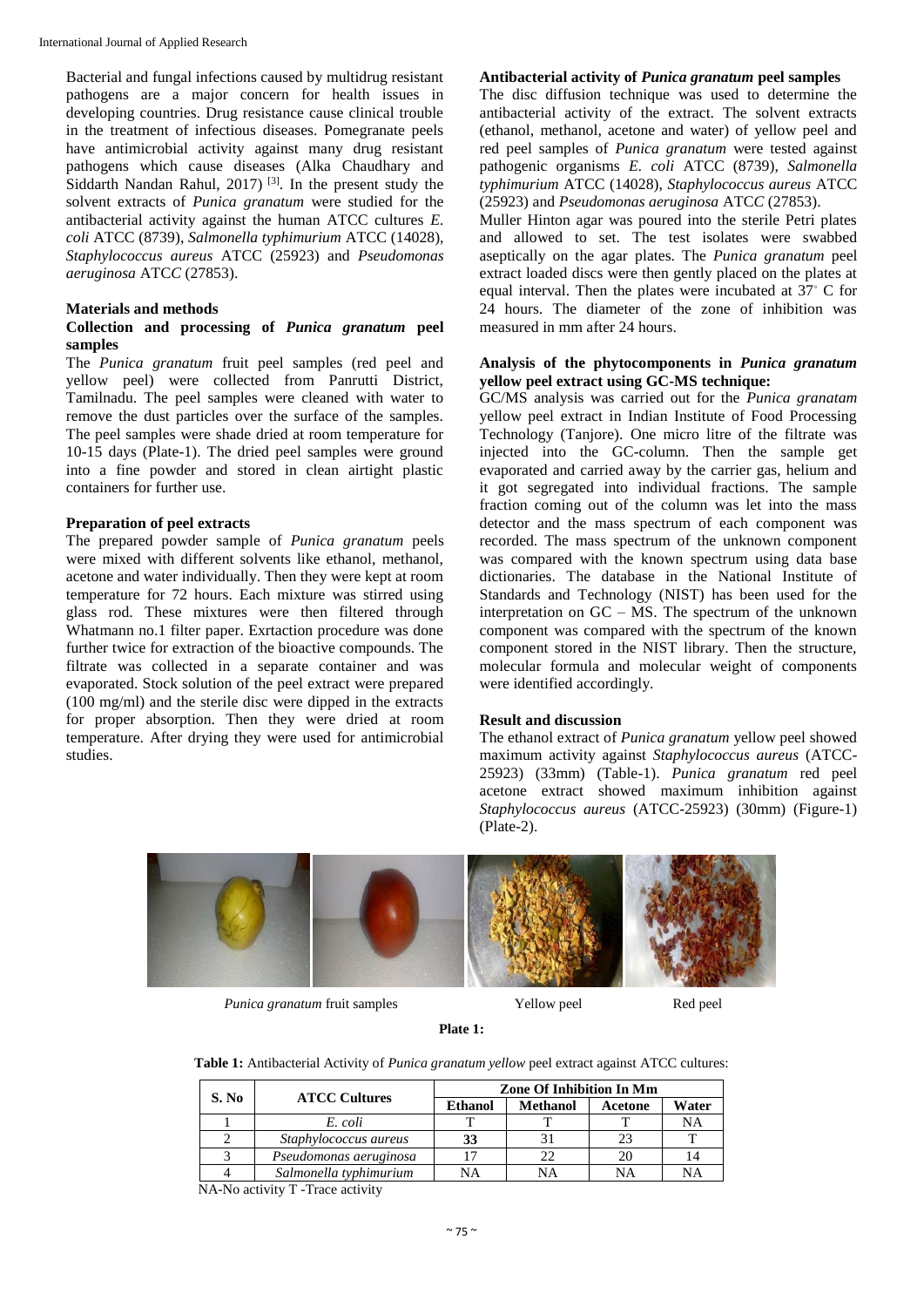

**Fig 1:** Antibacterial Activity *of Punica granatum* red peel extract against ATCC cultures:



**Plate 2:** Antibacterial Activity of *Punica granatam yellow* peel (A) and red peel extract (B) against *Staphylococcus aureus*

## **GC/MS analysis for the yellow peel extract of** *Punica granatam*

GC/MS analysis was carried out for the *Punica granatam*  yellow peel extract and the mass spectrum (Figure-2) showed seventeen compounds such as 5- Hydroxymethylfurfural, β-copaene, 7-Octadecyn 2-methyl, 17-Octadecynoic acid, n-Hexadecanoic acid, Phytol, 9,12- Octadecadienoyl chloride, Octadecanoic acid, cis-13- Eicosenoic acid, 9,12,15- Octadecatrienoic acid, 2,3 dihydroxypropyl ester, 1, 2-Benzenediol, O,O'-di(2 methoxybenzoyl)-, Retinal, 9-cis-, Piperine, 6,9,12,15- Docosatetraenoic acid, methyl ester, Piperidine, 1-[5-(1,3 benzodioxol-5-yl)-1-oxopentyl], Benzoic acid 3-methyl-4- (1,3,3,3-tetrafluoro-2 methoxycarbonyl-propenylsulfanyl) phenyl ester and β-Sitosterol.



**Fig 2:** Mass Chromatogram of yellow peel extract of *Punica granatam*

Pai *et al.*, (2011)<sup>[9]</sup> evaluated the antibacterial activity of alcoholic and aqueous peel extract of *Punica granatum* against enteric pathogens *Vibrio colerae, Vibrio parahemolyticus, Shigella* sp, *Salmonella* sp, Entero pathogenic *E. coli* (EPEC), Entero toxigenic *E. coli* (ETEC), Entero aggrasive *E. coli* (EAEC) and *Aeromonas hydrophila*. The ethanol peel extract showed greater inhibition compared to the aqueous extract. The most significant inhibitory effect was seen against *Shigella flexneri* (30mm) and *Aeromonas hydrophila* (23mm). In the current study yellow peel ethanol extract of *Punica granatum* showed maximum inhibitory activity against *Staphylococcus aureus* (33mm) and red peel acetone extract showed maximum activity against *S aureus* (30mm).

Ashok Kumar and Vijayalakshmi (2011)<sup>[4]</sup> analysed the medicinal properties and antioxidant activity of *Vitis vinifera* and *Punica granatum.* The GC/MS analysis was carried out with the ethanolic extract of *Punica granatum* peel and seeds of *V. vinifera*. Twenty six compounds were identified in *Punica granatum*. In the present study GC/MS analysis was carried out for the yellow peel ethanol extract of *Punica granatum* and 17 compounds were identified.

## **References**

- 1. Abdollahzadeh SH, Mashouf RY, Mortazavi H, Moghaddam NH, Roozbahani N, Vahedi M. Antibacterial and antifungal activities of *Punica granatum* peel extracts against oral pathogen. Journal of Dentistry. 2011; 8(1):1-6.
- 2. Adhami VM, Khanand N, Mukhtar H. Cancer chemoprevention by Pomegranate: laboratoty and clinical evidence. Nutr Cancer. 2009; 61:811-815.